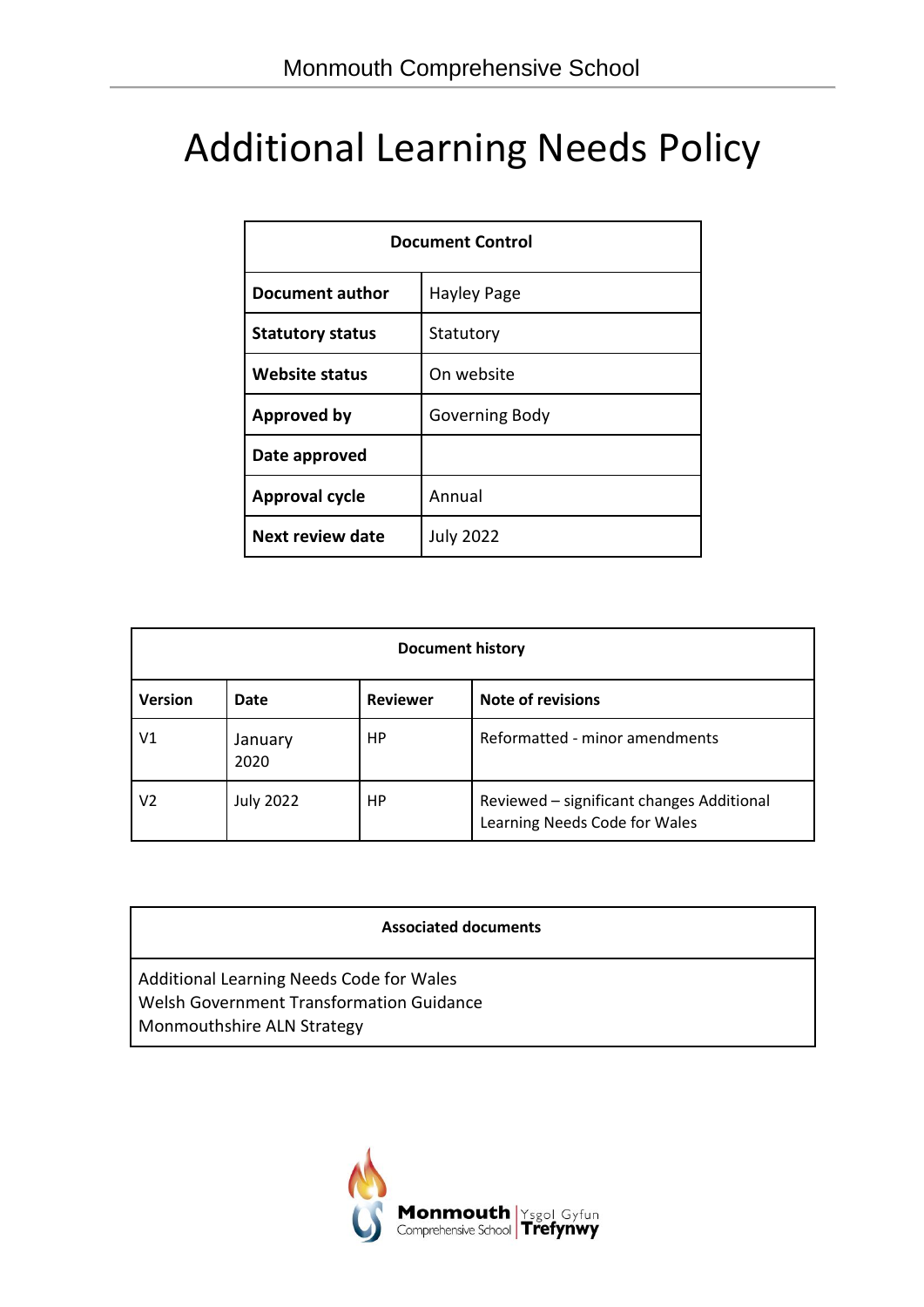# Aims

Monmouth Comprehensive School prides itself on being a fully inclusive community for students of all abilities, challenges, race, gender and social origin. A criterion of the school's success will be its ability to meet a wide and varied range of learning needs. The school also recognises that many students throughout their full time education will experience a time when they need support from time to time 'In addition to, the education provision made generally for students'.

Monmouth Comprehensive School is committed to promoting high standards of appropriate achievements and progress for all students with additional learning needs:

- ★ Students with identified additional needs and challenges will be enabled to have full access to their entitlement to a broad, balanced and relevant curriculum. The school will ensure that access to the curriculum includes physical, visual, auditory, emotional, behavioural social, cognitive, literacy and numeracy access and the means by which to achieve well and make a valued contribution.
- ★ To provide provision through universal, universal plus, targeted and specialist support and intervention to overcome barriers to learning for all.
- ★ To meet the needs of all students with Additional Learning Needs requiring Additional Learning Provision as far as resources will allow at the school and with the support of the LA and outside agencies.
- $\star$  To take a person centred approach to ensure the wishes, views and opinions of the student are captured and taken into account. Parental engagement forms a crucial aspect of the process.
- ★ To establish a continuity of provision and expectation through consultation with feeder primary schools, the LA and other partners.
- ★ There will be communication and collaboration between all stakeholders, including agencies. Where appropriate a multi-disciplinary approach will be taken to devise additional learning provision and support dispute resolution.
- $\star$  The whole school staff will be jointly responsible for implementing policy and practice. This policy will embed provision into everyday practice and systems, matched to the nature of students' needs. The school will maximise present best practice and policies to meet need.
- ★ Students will be fully involved in developing their One Page Profiles and where appropriate, setting targets within their Target Sheet or outcomes in their Individual Development Plan (IDP). This will involve agreeing the strategies, support, approaches and success criteria to achieve those targets. Where appropriate, students will be actively encouraged to track their own progress and supported in recognising their achievement and reviewing their targets. This will be done through the current assessment policy and practice as well as the pastoral system with the work of the Form Tutor and the Directors of Learning.
- ★ Students will be fully involved in transition phases, when entering the School, when transferring to Key Stage 4 / 5 and when moving on to college and work.
- ★ Parents and carers will be included fully as partners in the decision making process in providing additional support. Their views and understanding of the students' needs will be taken fully into account.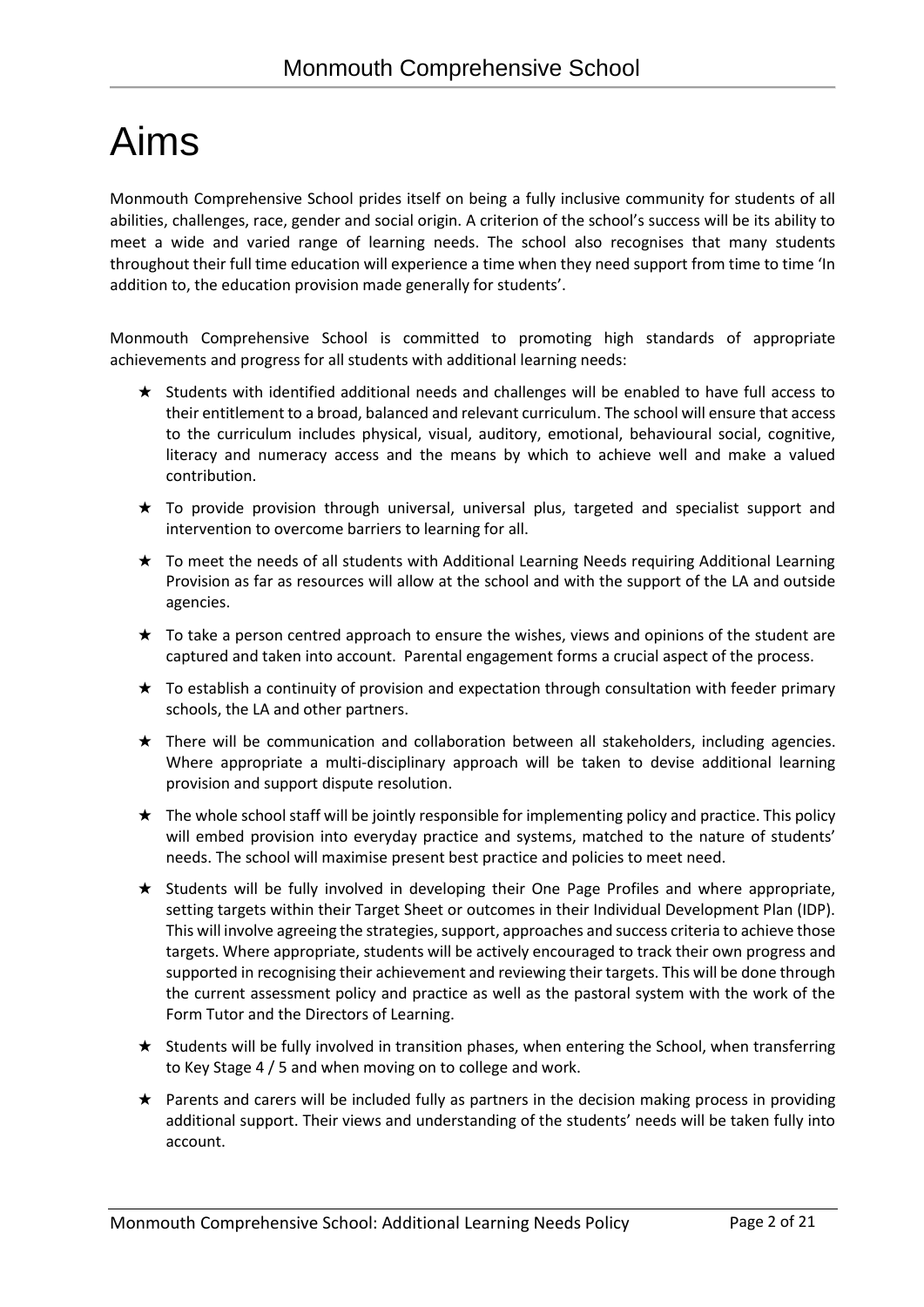- ★ The School's normal assessment system will ensure that all additional learning needs are identified early. In addition, there is a monitoring system whereby any significant difficulty with learning or behaviour, not previously identified, is brought to the attention of the Directors of Learning and the Additional Learning Needs Coordinator through tracking and monitoring systems (See Policy document on Assessment).
- ★ The school will keep abreast of best practice when devising intervention, support and provision following the graduated system of support to overcome barriers to learning.
- ★ The intervention and provision set out in the One Page Profiles and Target Sheets will be reviewed within the normal assessment cycle at the school through a person centred review. IDPs will be formally reviewed through a person centred review annually or where a significant change has been evidenced. Strategies and support will be reviewed at these times to assess their impact on a student's progress, taking into account the views of parents, teachers and child. The key team members i.e. subject teachers, teaching assistants and the Directors of Learning, will all contribute to this review. The majority of IDPs will be kept under constant review in the planning, delivery and assessment of a student's progress and learning.

# Roles and Responsibilities

The approach to providing for students with Additional Needs will be whole school. All staff in the school will ensure that is embedded within the normal school curriculum and provision. The primary responsibility for provision lies with the subject teacher who, using the information from the IDP, plans, delivers and assesses achievement and progress according to the needs of the student (see appendix iv).

## Subject Teacher

- ★ To provide high quality teaching and learning as part of the universal provision of the school.
- ★ To implement any reasonable adjustments through universal plus provision.
- ★ To implement the school's ALN Policy.
- ★ To ensure that the resources, targets and curriculum are appropriate to the needs of the student as set out in the student's One Page Profile, Target Sheets and IDPs / Statements of SEN.
- ★ To ensure that achievement and progress are also appropriate to the needs of the student.
- ★ To support the school processes around early identification and targeted intervention to meet individualised need.
- ★ To work with Teaching Assistants (where relevant) in the planning and delivery of lessons in supporting learners and the assessment of learner progress when appropriate, gaining advice from the Additional Learning Needs Coordinator when required.
- ★ To differentiate learning and materials and set achievable goals to ensure that the students experience success.
- ★ To attend reviews and discussions on student progress, as required.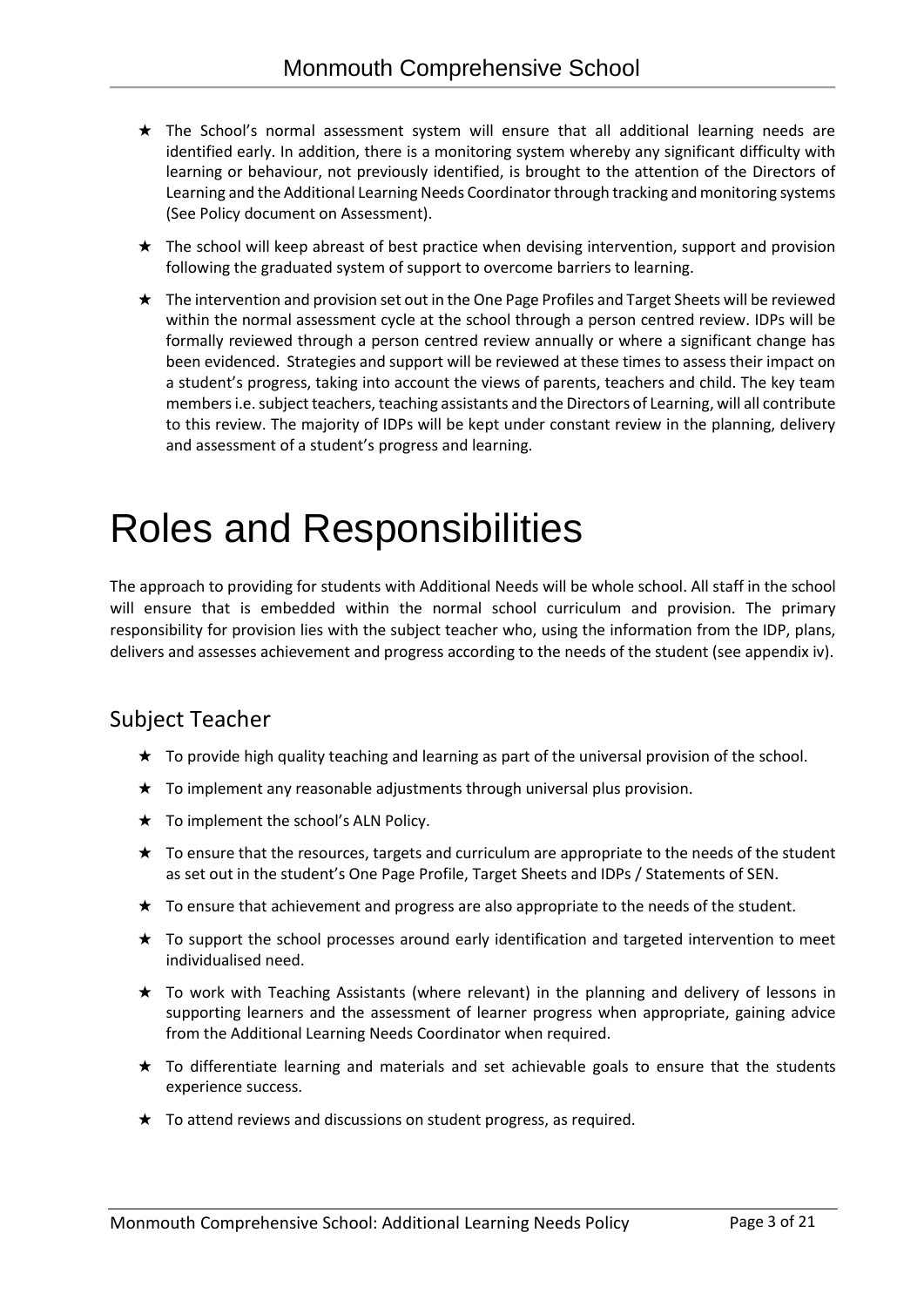- ★ To record and report any concerns on student progress to the Subject Leader and the Form Tutor (passing onto the ALNCo / Deputy ALNCo / Lead for the SRB and Director of Learning where appropriate).
- ★ To contribute to the provision map for individual students, making use of this to identify requirements for targeted intervention and track and monitor progress through targeted intervention.
- $\star$  To contribute to the development of specific support through additional learning provision where appropriate, in liaison with the Inclusion Team.
- $\star$  To communicate with parents, raising concerns and celebrating progress.
- ★ To support the effective handover of information to ensure successful transitions between year groups, phases and settings.

## Subject Leader

- ★ To ensure high quality teaching and learning as part of the universal provision of the school across the department / faculty.
- ★ To ensure reasonable adjustments as part of universal plus provision are in place across the Subject Area.
- $\star$  To implement the ALN Policy.
- ★ To ensure that the resources, targets and curriculum are appropriate to the needs of students with additional learning needs.
- ★ To work with Teaching Assistants and involve them in the practice and pedagogy of the department / faculty.
- ★ To review the attainment of students and alert the Form Tutor and Director of Learning of any concerns about a student's progress.
- ★ To liaise with members of the additional learning needs team about Additional Learning Needs matters (ALNCo / Deputy ALNCo / Lead for the SRB as relevant).
- ★ To co-ordinate targeted intervention for students with additional learning needs in their department / faculty in liaison with the Inclusion Team.
- ★ To contribute to the training of staff in their department on developing practice in relation to Additional Learning Needs, liaising with the Inclusion Team as required.

# Director of Learning / Whole School Co-ordinators / Pastoral Support Team

- $\star$  To identify, assess and monitor the progress of all students.
- $\star$  To liaise with teaching staff on student provision and progress.
- ★ To oversee records of all students in their Year Group and liaise with the Inclusion Team to update One Page Profiles and Target Sheets when reviewed within the normal assessment cycle.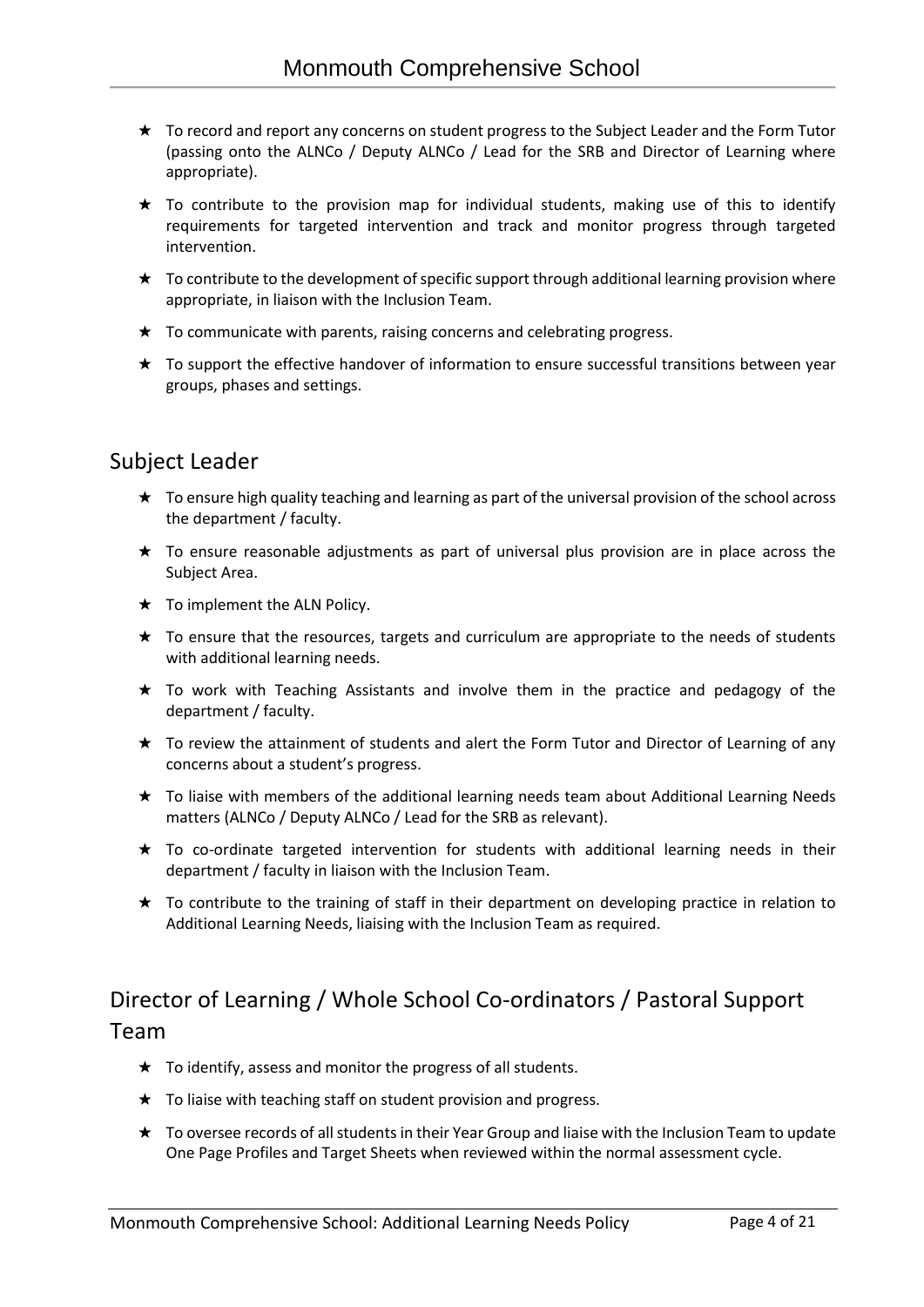- $\star$  To contribute to the annual reviewing of IDPs / Statements of SEN.
- ★ To attend reviews and discussions on student progress with parents and outside agencies, as appropriate.
- ★ To work alongside the Form Tutor in ensuring that the day to day provision of students' learning needs are met.

### Teaching Assistants

- ★ To ensure the daily implementation of the school Additional Learning Needs Policy.
- ★ To liaise with and advise teaching staff on additional learning needs matters.
- ★ Have a full knowledge of the students' needs, provision and targets set out in the One Page Profiles and Target Sheets (where relevant, the IDP Outcomes) and implementing the agreed provision.
- ★ To work with the class teacher to keep records on students with IDPs and their progress.
- ★ To attend reviews and discussions on students' progress as appropriate.
- ★ To support the work of the student in the lesson by adapting work and providing support and confidence to the student.

### Administration Support for ALN

- ★ To ensure the daily implementation of the school Additional Learning Needs Policy.
- ★ To liaise with teaching staff to gather appropriate information and updates on students with additional learning needs at review points during the year.
- ★ To ensure the organisational and administrative support supports the effective delivery of additional learning needs (including documentation for annual reviews in accordance with statutory timescales).

# Deputy Additional Learning Needs Co-ordinator / Lead for the Specialist Resource Base

- ★ To work with the ALNCo to ensure the daily oversight and implementation of the school Additional Learning Needs Policy.
- ★ To co-ordinate the work of Teaching Assistants across mainstream (Deputy ALNCo) and SRB (Lead for the SRB) provision.
- ★ To liaise with and advise teaching staff and teaching Assistants on additional learning needs and additional learning provision matters.
- ★ To support early identification of need and oversee provision within universal, universal plus, targeted support and specialist support required to meet needs.
- ★ To work with class teachers to oversee the provision for students with additional learning needs at a universal plus and targeted support level throughout the school.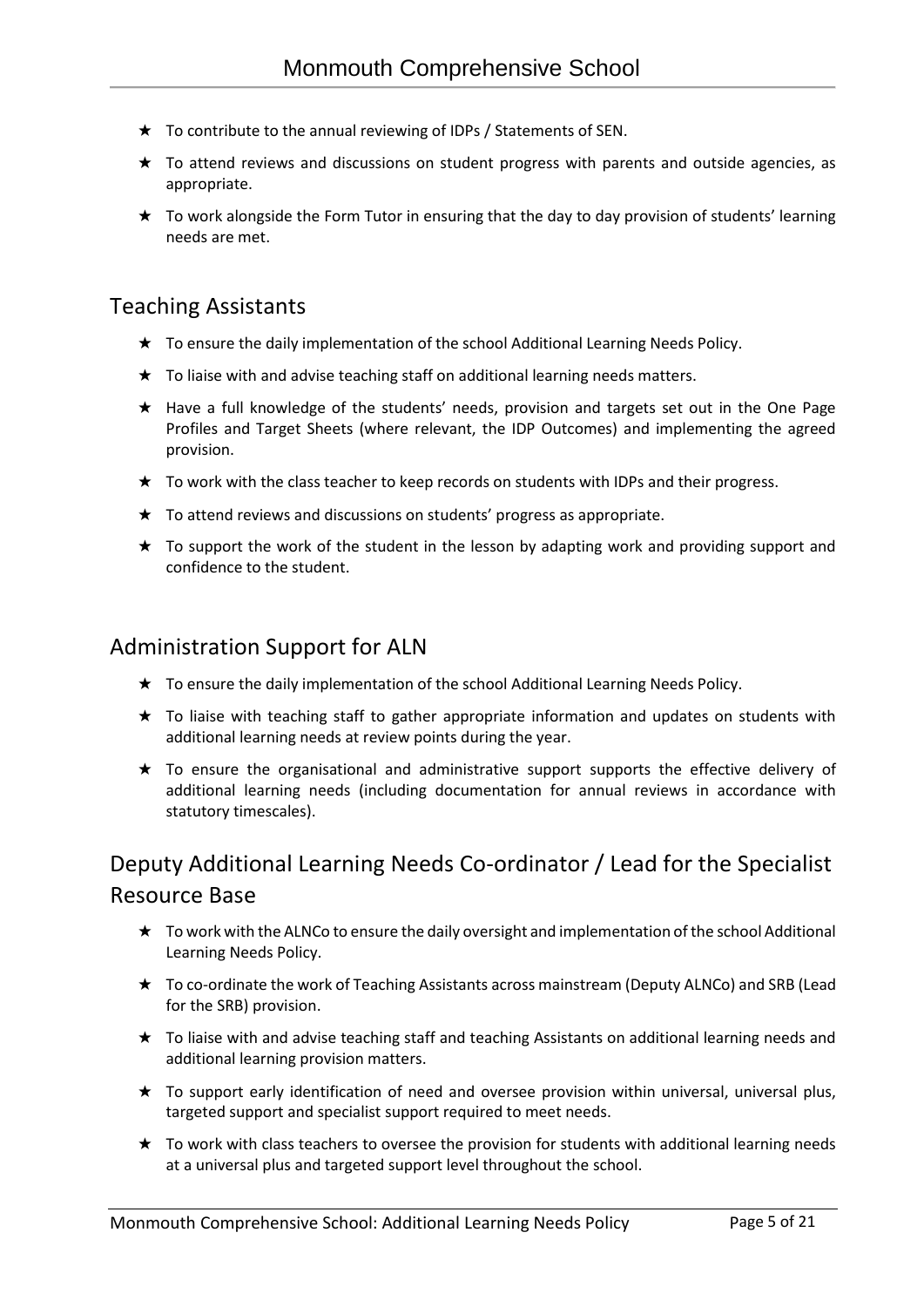- ★ To work in collaboration with the Inclusion Team to develop, monitor and track the Provision Map for students with additional learning needs.
- ★ To oversee the records of all students with additional learning needs, including the completion of appropriate referral forms.
- $\star$  To contribute to the in-service training of staff.
- ★ Identify the students requiring access arrangements and refer these to the named specialist teacher in-line with the JCQ Guidance (see Access Arrangements Guidance).
- $\star$  To liaise with parents / carers.
- ★ To support staff and provide oversight to the timely and effective completion of referrals to external agencies.
- ★ To work alongside external agencies and to ensure reports provided are incorporated into OPPs and IDPs / Statements of SEN, with effective implementation of strategies, appropriates and provision agreed.
- ★ To work with the ALNCo, to contribute to the School Development Plan and the identifying resource needs.
- ★ To ensure IDP / Statement of SEN reviews are completed within statutory timescales.
- $\star$  To provide oversight of information sharing at transition points within the setting and supporting the transfer of information between settings and agencies.

### Assistant Headteacher – Inclusion / ALNCo

- ★ To ensure the daily implementation and review of the school Additional Learning Needs Policy.
- ★ To ensure clear implementation of the Additional Learning Needs Code and statutory responsibilities are in place across the school.
- ★ To oversee the work of the Deputy ALNCo and Lead for the SRB.
- ★ To ensure a clear process and system of identification, assessment and review of students where there is a query around an ALN.
- $\star$  To ensure clear systems around the development, review and the quality assurance processes around identification, assessment, planning and reviewing the OPP, Target Sheets and IDPs.
- ★ To monitor and evaluate the person centred approach used across the school.
- ★ To monitor and review the School Provision Map, ensuring, alongside the SLT, appropriate and wide universal provision, universal plus provision and impactful targeted intervention.
- ★ To liaise with and advise colleagues through the appropriate channels on additional learning needs matters.
- ★ To oversee the co-ordination of the additional learning provision (specialised support) for students with additional learning needs throughout the school.
- ★ To ensure a clear process of appeal and dispute resolution in relation to ALN.
- ★ To contribute to the in-service training of all colleagues in developing practice at the school with all matters concerning additional learning needs.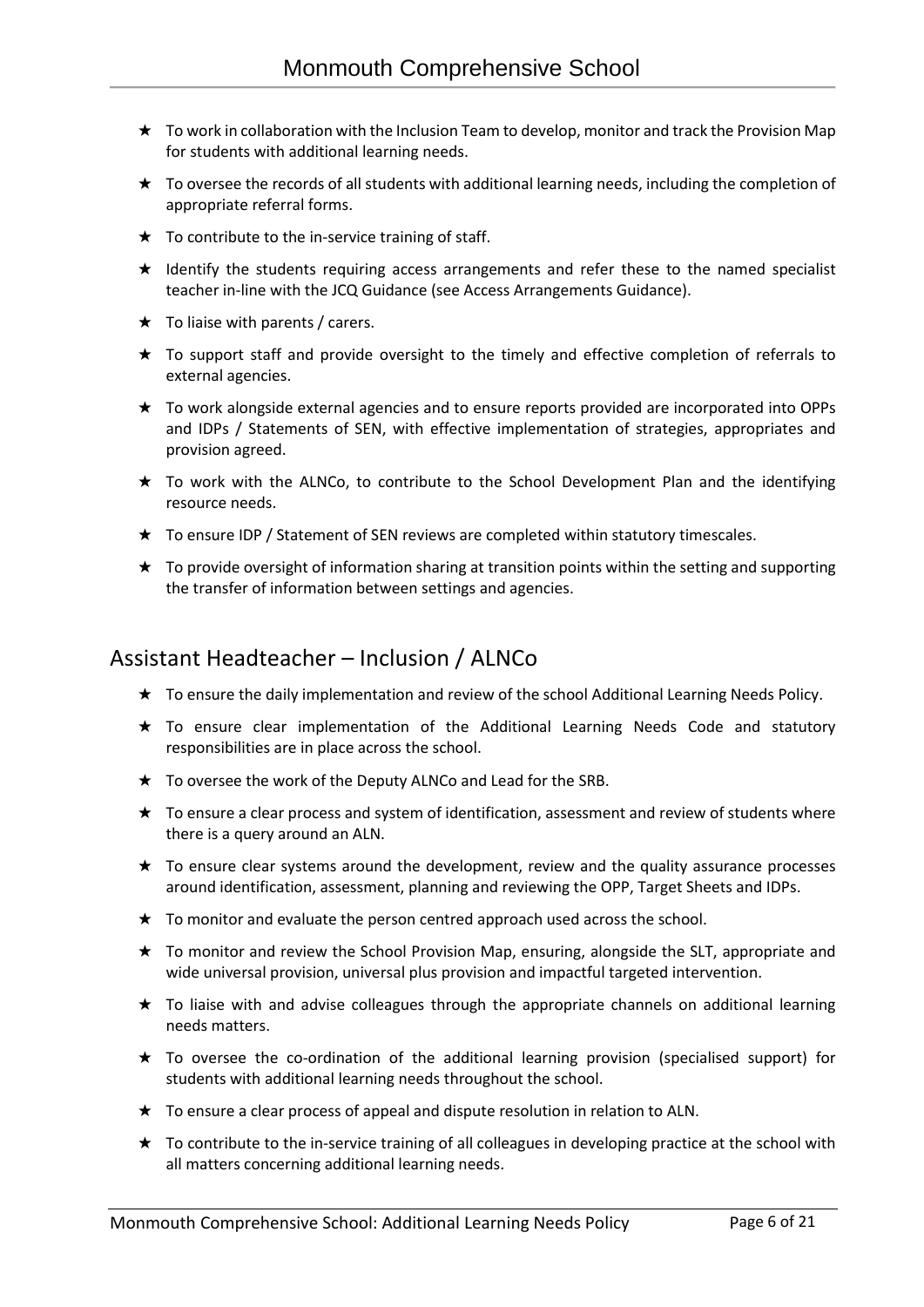- ★ To work alongside the Cluster of Primary Schools and the Local Authority.
- ★ To continue development of the Local Authority agreed Specialist Resource Base Programmes, including liaison with the Local Authority and development of an appropriate staffing structure.

### ALN Governor

The Governing Body have responsibility for Additional Learning Needs and through the named Additional Learning Needs Governor who will report back to the full governing body.

### Support Agencies

Various support agencies, including speech therapists, physiotherapists, occupational therapists, educational psychologists, sensory impairment specialists, literacy and numeracy basic skills staff and medical staff will represent the seventh tier of staffing provision (see appendix iii). Their role will be primarily to support and guide subject teachers in providing appropriately for students in their assessment, lesson planning, methods, strategies and delivery styles. They may, if absolutely necessary to the success of the student, withdraw students for one to one or small group sessions where this can be shown to improve access to and achievement in the full curriculum entitlement. All agencies supporting an individual are invited to attend and contribute to the person centred review meeting held each year.

# Identification and Provision

Monmouth Comprehensive School uses the definitions of *additional learning needs* and *additional learning provision* as recorded in the Additional Learning Needs Code for Wales 2021.

A person has additional learning needs if he or she has a learning difficulty or disability (whether the learning difficulty or disability arises from a medical condition or otherwise) which calls for additional learning provision.

A child of compulsory school age or person over that age has a learning difficulty or disability if he or she:

- (a) has a significantly greater difficulty in learning than the majority of others of the same age, or
- (b) has a disability for the purposes of the Equality Act 2010 which prevents or hinders him or her from making use of facilities for education or training of a kind generally provided for others of the same age in mainstream maintained schools or mainstream institutions in the further education sector.

'Additional learning provision' for a person aged three or over means educational or training provision that is additional to, or different from, that made generally for others of the same age in mainstream maintained schools in Wales.

Monmouth Comprehensive School is working towards the national implementation of the ALN Act 2018 from September 2021. This legislation will be used to support all students newly identified as having an additional learning need which calls for additional learning provision and from January 2022, those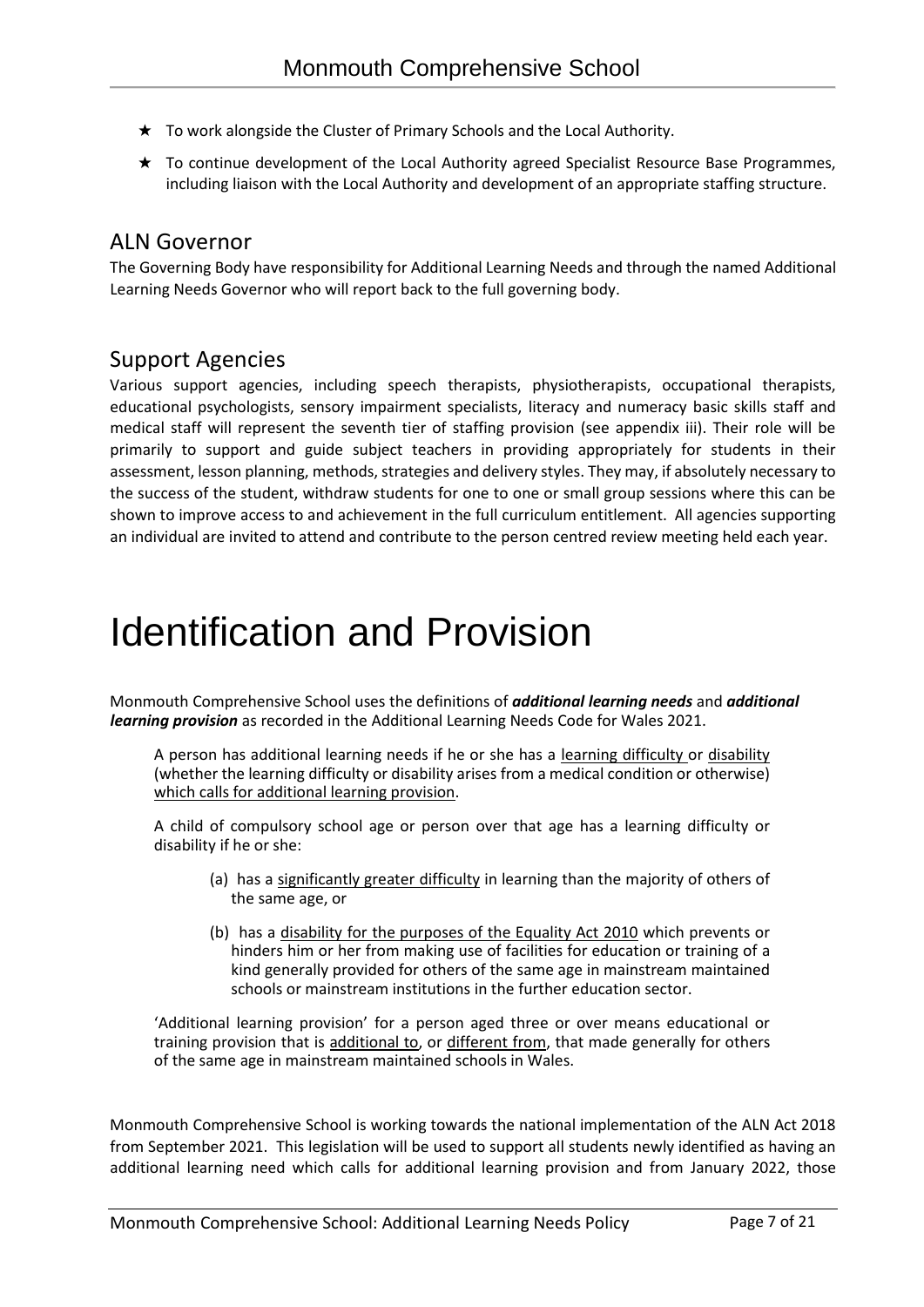students in Year 7 and 10 (in-line with the Welsh Government Transition Plan). All other students with an already identified need will remain on the current system in-line with Welsh Government guidance.

Both the ALN system and the Curriculum Framework are designed to deliver an inclusive and equitable education system in Wales. The Curriculum for Wales seeks to allow for a broadening of learning, ensuring that all learners with additional learning needs are supported to overcome barriers to learning and achieve their full potential.

#### **Identification and monitoring of a student with Additional Learning Needs is carried out through the assessment and wellbeing processes at Monmouth Comprehensive School.**

Teachers are involved in the on-going assessment of student needs and progress to determine need; monitoring and tracking systems support the identification of any progress concerns and the requirement for further assessment.

Students are assessed according to concerns regarding learning, physical / medical / sensory conditions, social, emotional and behavioural problems and communication and interaction. The following are used in determining a Learner's level of need:

- $\star$  standardised assessment data
- ★ teacher assessment data
- ★ diagnostic testing assessments by class teacher, ALNCo and outside agencies
- $\star$  behaviour / relationship logs
- $\star$  transition information from previous setting / school
- $\star$  information provided from external professionals
- $\star$  reference to previous concerns or discussions with parents

The assessment and wellbeing systems collate data on students that provide teachers, parents and most importantly the learner with clear information to inform their learning. This data is used in the tracking and monitoring of learner progress and to determine their learning requirements.

## Transition and Induction

For students with IDPs / Statements, a member of the Inclusion Team requests to be invited to review meetings from Year 5. This supports the collation of information and development of the provision map. Meetings with the Local Authority regarding students with Local Authority led IDPs / Statements of SEN are held in the December before the point of transfer to discuss needs and how these can be met. Enhanced transition plans are created with the feeder school.

On confirmation of the cohort from the LA, information is gathered about students on the Additional Learning Needs Register from primary school ALNCos. Quantitative and qualitative information is collated, including End of Key Stage 2 data and in many cases reading ages and some cognitive benchmarking data. Members of the Inclusion Team begin visiting and gathering further information on these individuals and their learning needs. One Page Profile information is passed on from feeder schools to the secondary provision at the point of transition.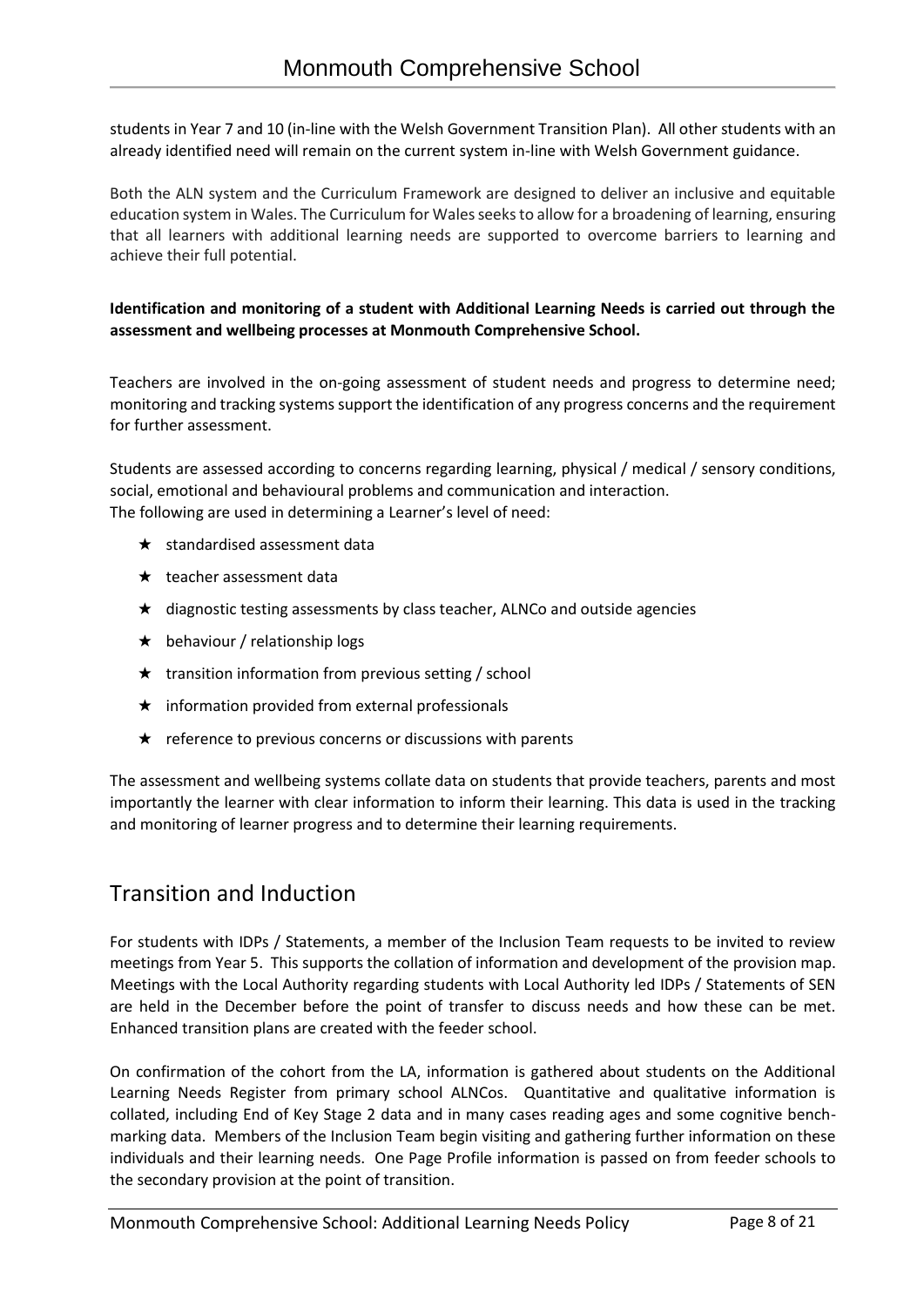During the summer term prior to transfer, key staff and the Director of Learning for Key Stage 3 visit all feeder schools to meet with our new students and to talk with their class teachers about attainment and learning styles of students.

## Levels of Support

The school assessment and pastoral system allows for the collection of data early in each Key Stage and Year. Students requiring support can then be identified and intervention strategies developed (see appendix iii). Data is collected from Assessment, Recording and Reporting systems, Attendance data, Relationship Systems and the Pastoral System.

The level of support:

#### **Specific Additional Learning Provision**

The needs of a student are severe and complex and a multi-disciplinary approach is required to maximise progress and develop and review additional learning provision. This is where provision needs to be different from that which is provided through school resources and individual to the student's needs. Individual Development Plans (or existing Statements) are statutory documents created to demonstrate needs and provision to meet these needs. Individual Development Plans can be maintained by the school or the Local Authority, based on need.

Where a student is newly identified as having an additional learning need calling for additional learning provision, an Individual Development Plan is established with the agencies, parents, the student and school staff.

Monmouth Comprehensive will follow the Welsh Government Transformation process from January 2022. Students without Statements of SEN in Years 7 and 10 with specialist additional learning provision will transfer to IDPs during the Spring / Summer Term 2022. Students without Statements of SEN in other Year Groups will continue on their current plan until the transformation of their Year Group takes place, in-line with Welsh Government's transformation process.

For students with Statements, a Statement will remain in place, maintained by the Local Authority until Welsh Government provide specific information on the transformation of Statements to IDPs.

In all cases of a Statement of SEN or an IDP, a review meeting will be held annually and all stakeholders invited to contribute.

#### **Targeted Intervention**

School has a range of targeted provision in place which can be short or long term to meet an identified barrier to learning. This can also include support from staff with specific training, accessed through school resources or externally. A One Page Profile is developed with all stakeholders which provides key information on the student to all working with the individual. This will be reviewed at least annually. Within the targeted intervention, there will be set targets of focus, through which school staff will continue to track and monitor progress.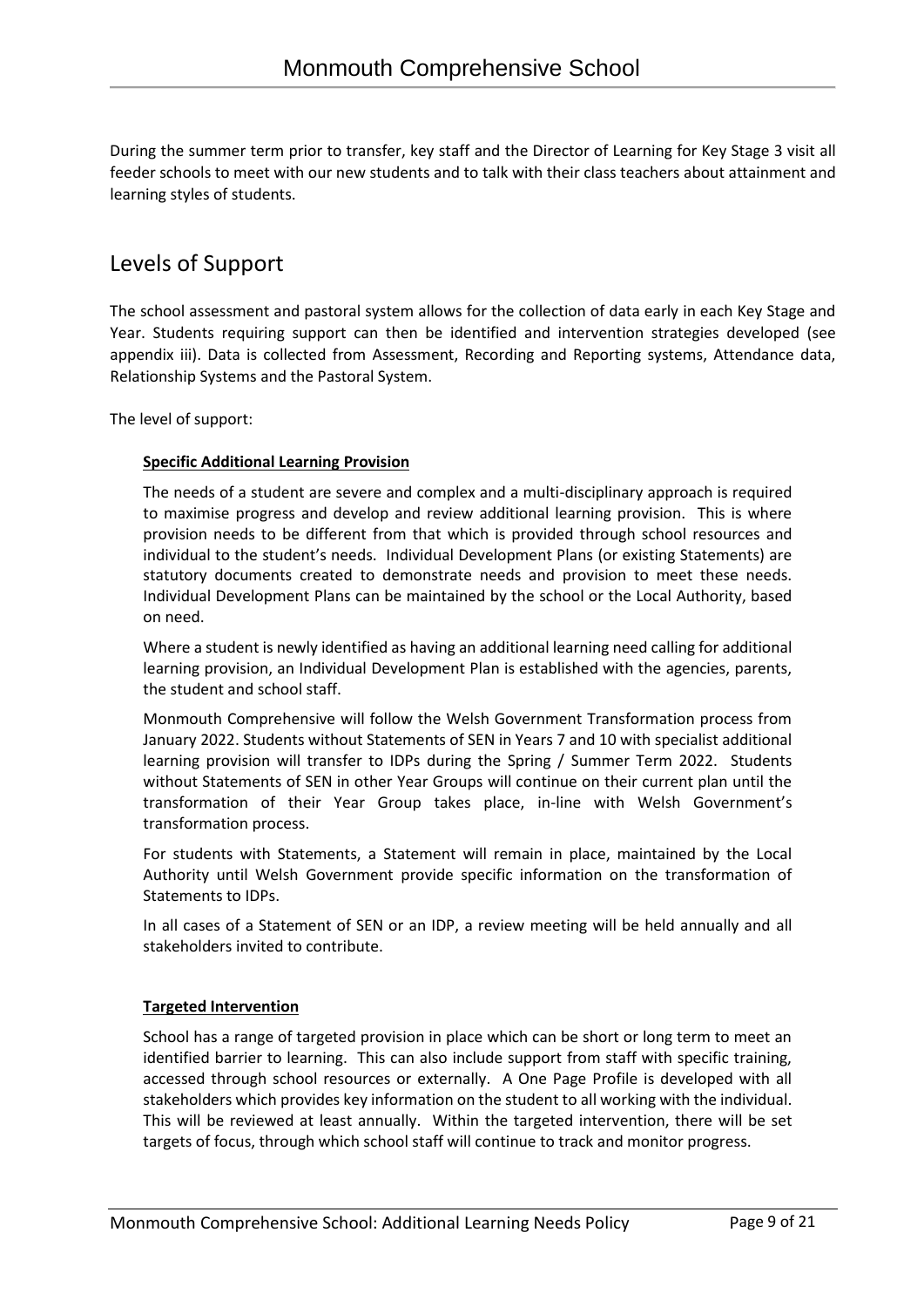#### **Universal Plus Provision**

Reasonable adjustments can be required to overcome barriers to learning, these can be associated with seating positon, timings, resources etc. For individuals who require reasonable adjustments within the classroom, a One Page Profile may be developed to share this information with all stakeholders.

#### **Universal Provision**

All teaching and learning throughout the school is inclusive to meet the needs of nearly all students, including high quality differentiation.

For all students with identified additional learning needs, One Page Profiles are created with students and families to gauge and record their views on approaches to support in making progress and achieving success. One Page Profiles are working documents accessible to all staff, which will be formally reviewed at least once each year, through person centred approaches.

Individual Development Plans / Statements of SEN are stored securely on the School Information Management System for all staff to assess as required (support and teaching staff); staff are prompted to access the relevant information by the ALNCo / Deputy ALNCo . Lead for the SRB. Individual Development Plans are reviewed through person centred practice annually or where there is a significant change in need.

Student, parental and other stakeholder engagement at each stage of the process is fundamental in the construction, review and development of additional learning provision. The school welcomes and listens to parental concerns and acts with agreed actions to determine individual need and provision required to meet the needs identified through its systems and structures. Parents are able to discuss any specific ALN concerns with the Inclusion Team. The Complaints Policy is accessible through the School Website.

# Monitoring and Evaluation

The success of the school's Additional Learning Needs Policy and Additional Learning Provision is evaluated through:

- $\star$  analysis of student tracking data and test results
- ★ value added data
- ★ monitoring of procedures and practice by the Senior Leadership Team and the Directors of Learning
- ★ reviewing target sheets and IDP outcomes
- ★ school self-evaluation, using a variety of approaches
- ★ the Additional Learning Needs moderation process
- ★ the Annual Inclusion Team Review
- ★ Faculty Review Documents
- **★** Year Group Learning Reviews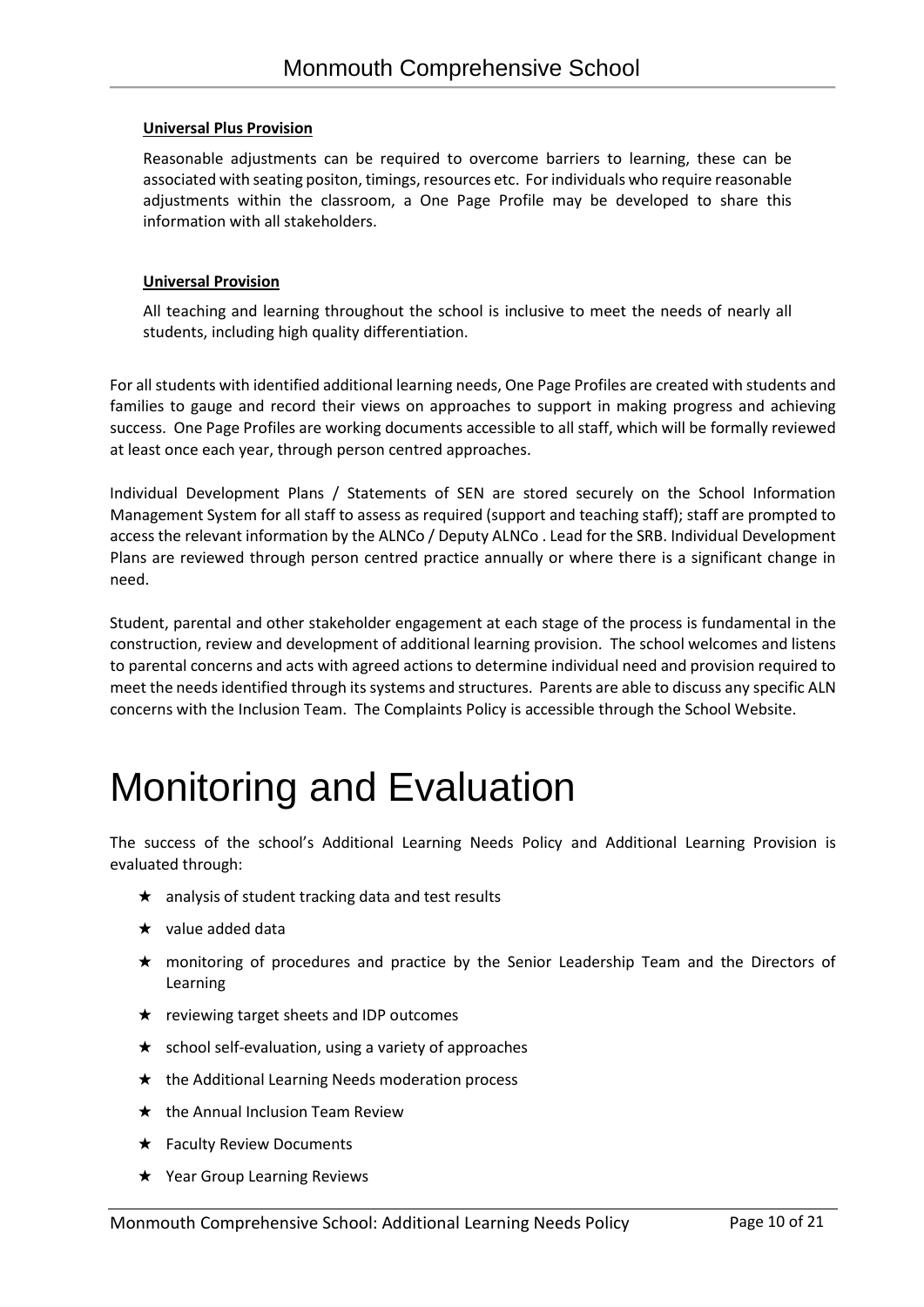★ School Development Plan/Inclusion Area Action Plan

### **This policy was approved by the Governors**

| Signed: | <b>Chair of Governors</b> |
|---------|---------------------------|
| Date:   |                           |
|         |                           |
| Signed: | <br>Headteacher           |
| Date:   |                           |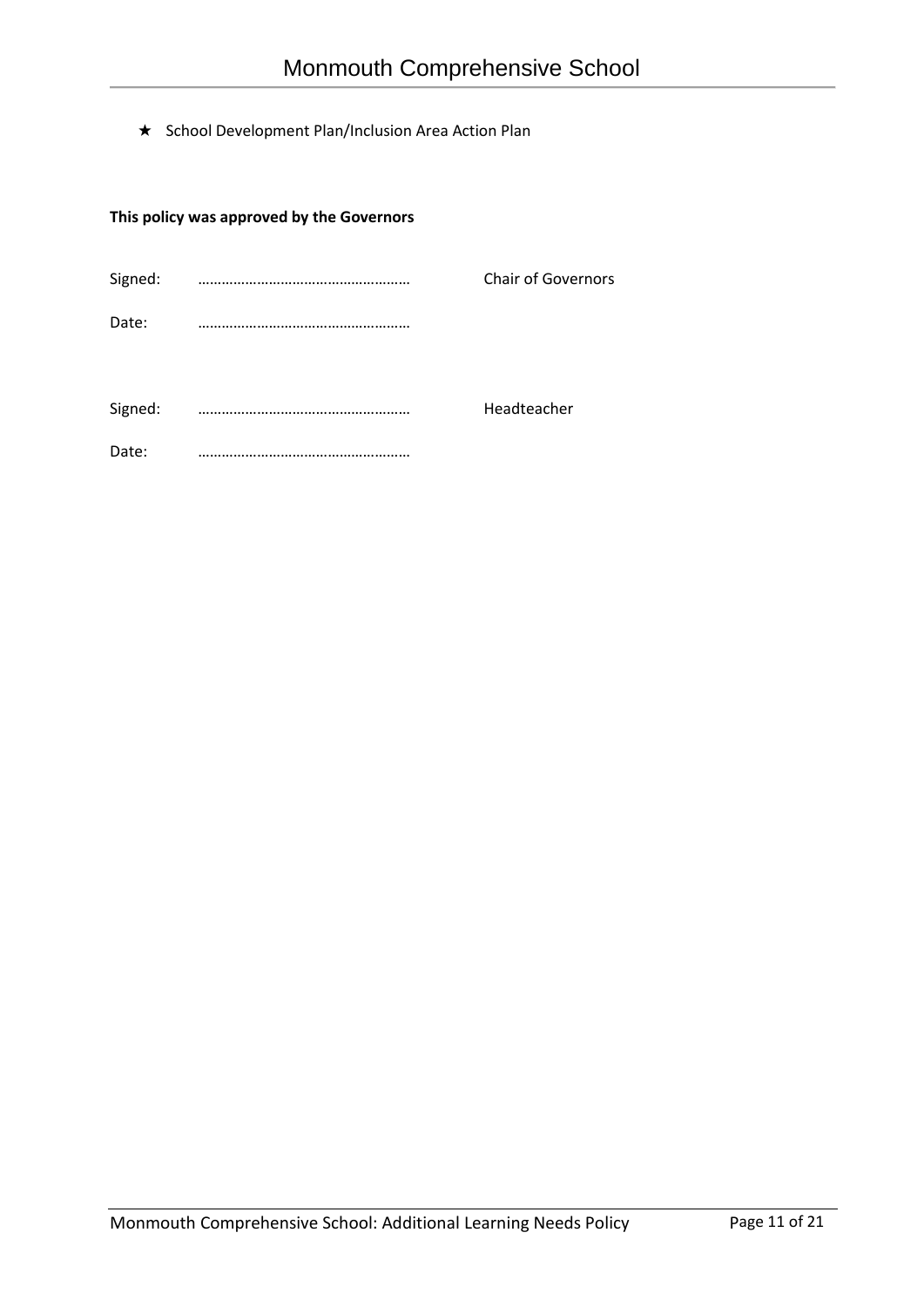# Appendix i - Individual Learner Profile

Each student with identified additional learning needs has an Individual Learner Profile, this is created by staff to provide an overview of student need and support strategies.

| Name                                       |                                               |           |                   |    |                      |                                  | Form    |  | Date                       |          |                   | Support |
|--------------------------------------------|-----------------------------------------------|-----------|-------------------|----|----------------------|----------------------------------|---------|--|----------------------------|----------|-------------------|---------|
| <b>Statement</b><br><b>Previous School</b> |                                               |           |                   |    |                      |                                  |         |  |                            |          |                   |         |
|                                            | Area(s) of need                               |           |                   |    |                      |                                  |         |  |                            |          |                   |         |
|                                            | Background                                    |           |                   |    |                      |                                  |         |  |                            |          | What is important |         |
|                                            | <b>Student Information</b>                    |           |                   |    |                      |                                  |         |  |                            |          |                   |         |
|                                            | <b>NFER CAT Scores</b>                        |           |                   |    | Attainment<br>Levels |                                  |         |  | Literacy / Numeracy Scores |          | How to support    |         |
| Mean<br>SAS                                | V.S<br>AS                                     | Q.S<br>AS | NV.S<br><b>AS</b> | En | Ma                   | <b>Sc</b>                        | Reading |  | <b>Spelling</b>            | Numeracy |                   |         |
| ᆉ                                          |                                               |           |                   |    |                      |                                  |         |  |                            |          |                   |         |
|                                            | What others<br>like and admire<br>Approach to |           |                   |    |                      | <b>Provision to meet</b><br>need |         |  |                            |          |                   |         |
|                                            | Learning                                      |           |                   |    |                      |                                  |         |  |                            |          |                   |         |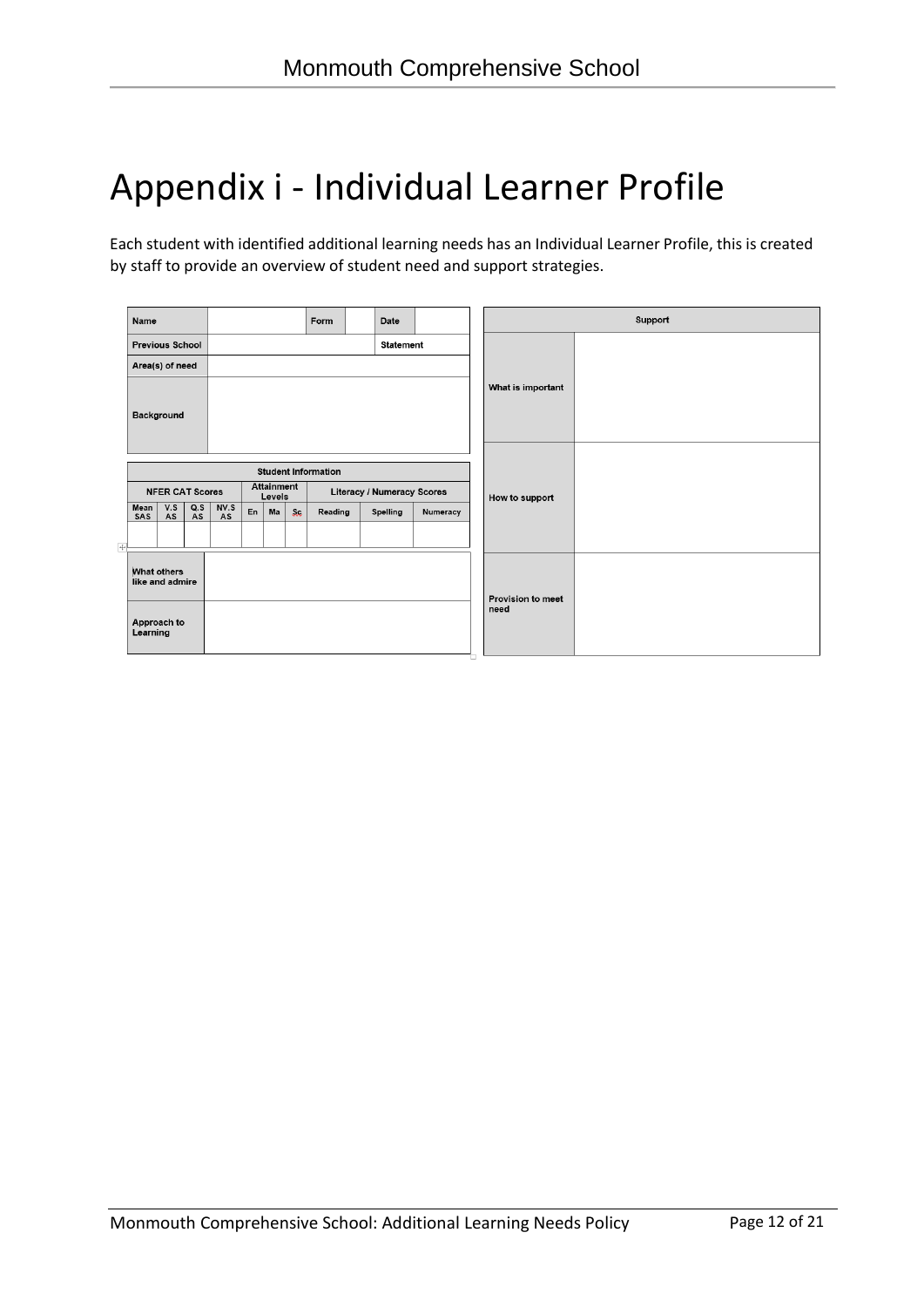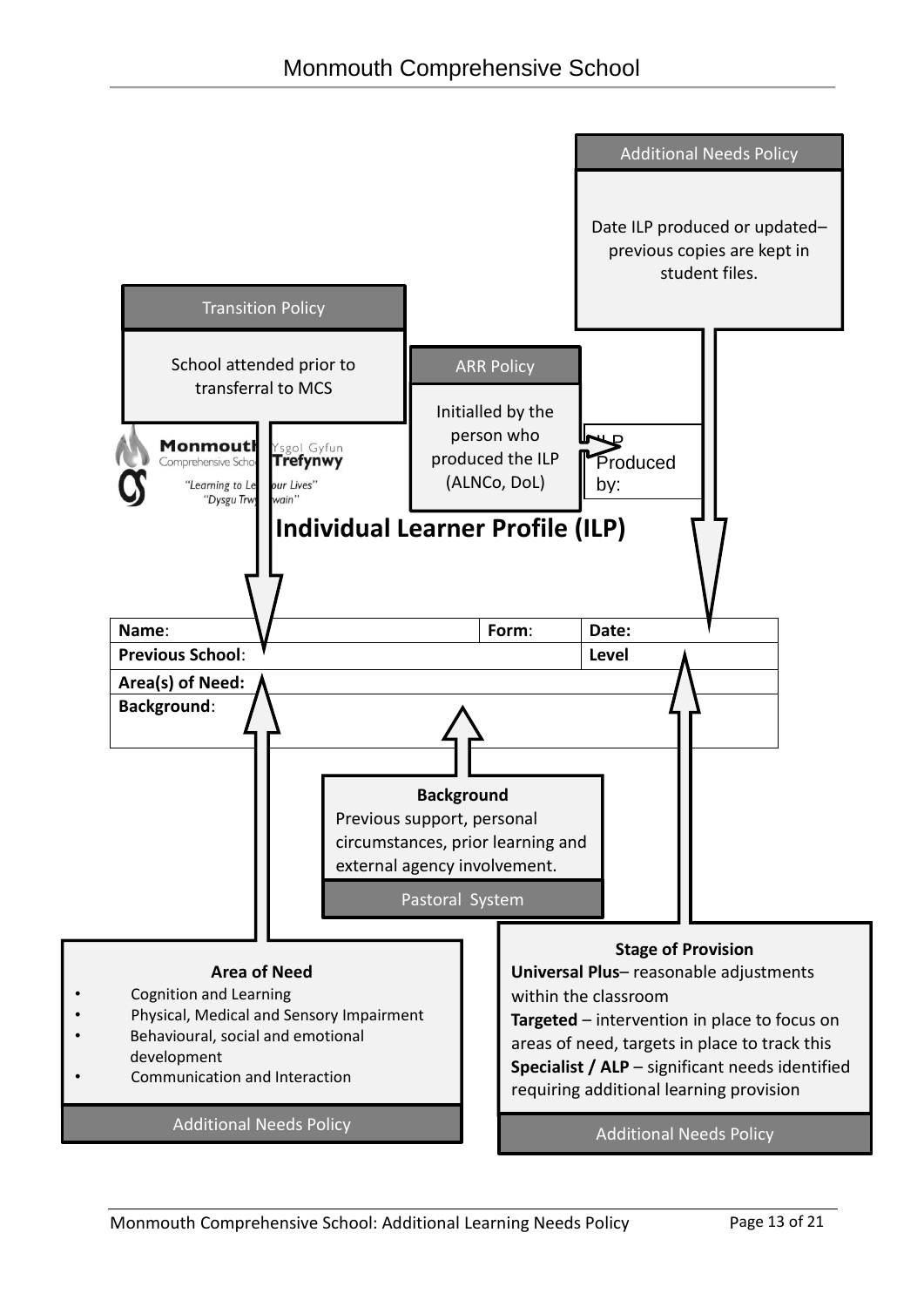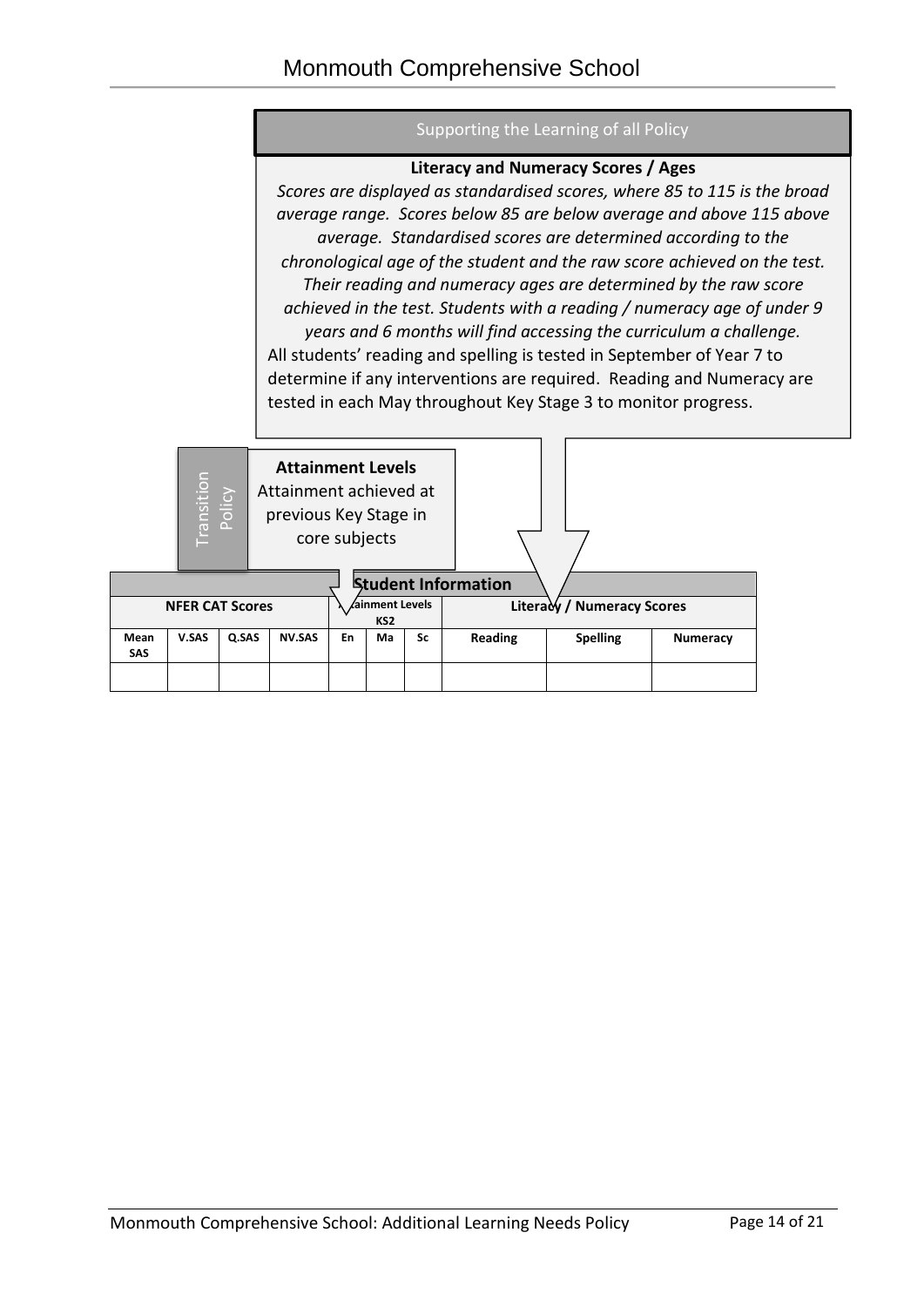

#### **NFER Scores**

*All scores are displayed as a Standardised Age Score (SAS). The absolute average SAS for any age is 100. The spread of scores (standard deviation) is plus and minus 15 points, therefore the broad average range is between 85 and 115.*

**Mean SAS** – The average of the three other scores. **Verbal SAS** – A student's ability to handle verbal concepts, verbal symbols and use verbal reasoning.

**Quantitative SAS** – A student's ability to handle quantitative data. This can support in subjects such as Mathematics, Science, Geography and Business. **Non Verbal SAS** – A student's visual and spatial awareness. This can be used in subjects such as Mathematics, Physics and Design Technology.

#### ARR Policy

| Support              |                                                                                                                                                                                                                                                                                                |  |  |  |  |  |
|----------------------|------------------------------------------------------------------------------------------------------------------------------------------------------------------------------------------------------------------------------------------------------------------------------------------------|--|--|--|--|--|
| What is important to | Using the Additional Needs Policy, Transition Policy, Assessment<br>Policy, NFER Data, Key Stage Data, Literacy and numeracy<br>standardised scores and the pastoral system, as well as talking<br>to parents and students, a summary of where support is needed<br>is recorded in this area.  |  |  |  |  |  |
| How to support       | Using the Teaching and Learning Policy, Assessment for<br>Learning Policy, Homework Policy, Additional Needs<br>Policy, the Pastoral Programme, the Relationships Policy,<br>Essential Skills, approaches to learning are recorded in<br>this section. These strategies will support students. |  |  |  |  |  |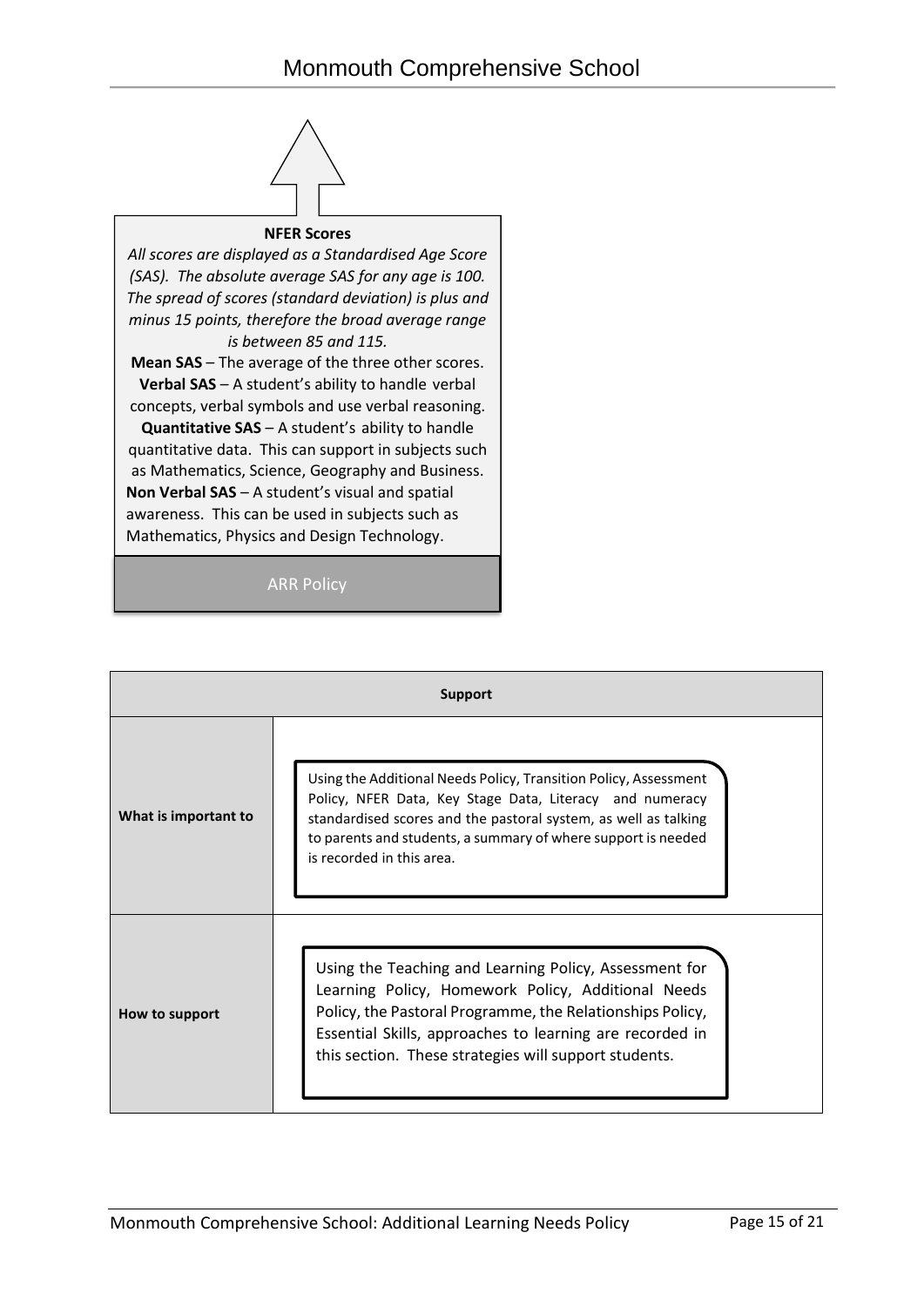**Provision to meet need**

This records any additional support outside the classroom. The Inclusion Map illustrates the provision available within the school. Access arrangements for examinations are also recorded, following a formal assessment and application through the Joint Council for Qualifications.

# Appendix ii – One Page Profile

One Page Profiles are created through person centred approaches for all students with an identified additional learning need. These record reasonable adjustments required within the classroom. Class teachers are responsible for implementing the reasonable adjustments within the classroom.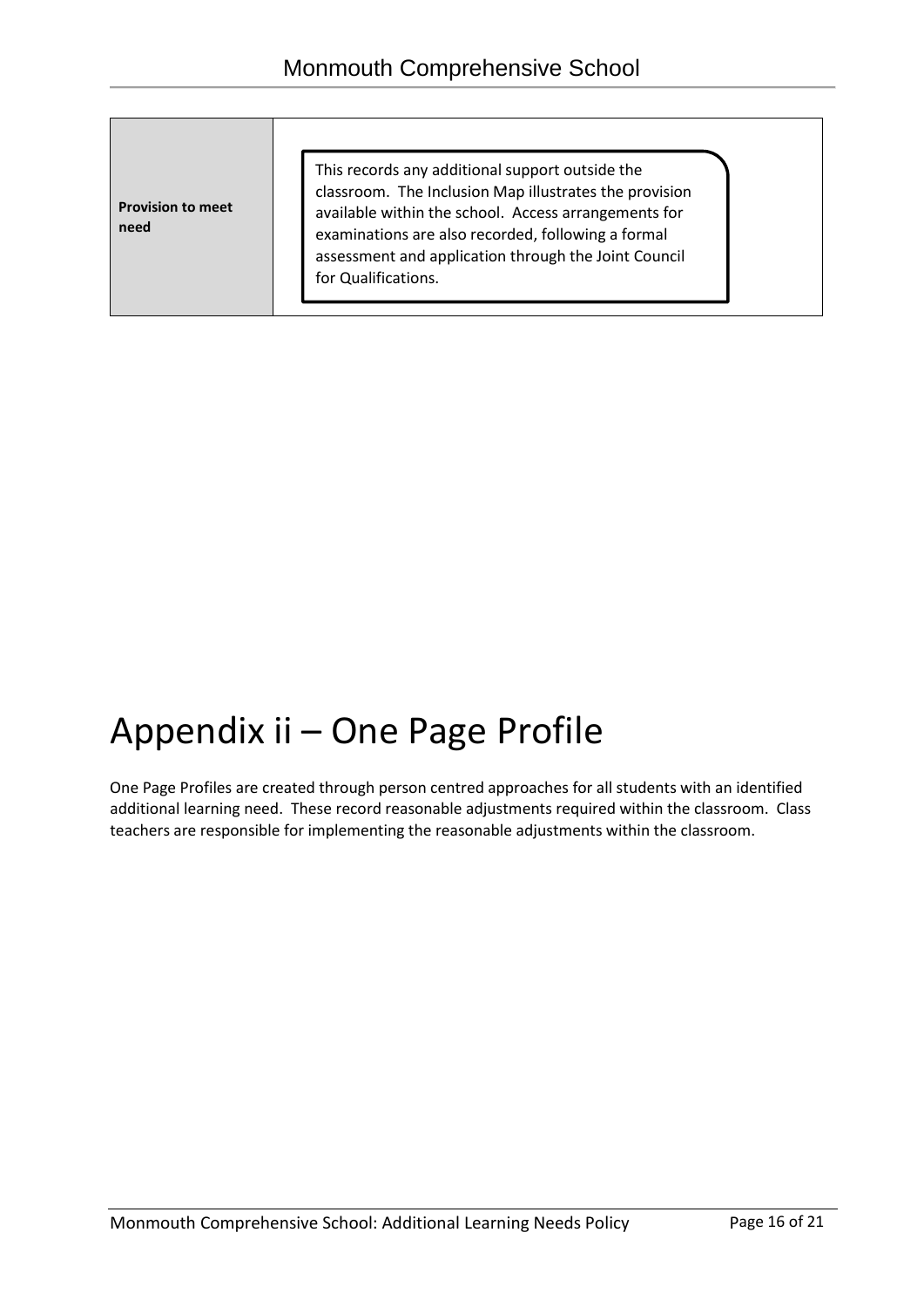| This is me | What people like and admire about me |
|------------|--------------------------------------|
|            |                                      |
|            |                                      |
|            |                                      |
|            |                                      |
|            |                                      |
|            |                                      |
|            |                                      |
|            | What is important to me              |
|            |                                      |
|            |                                      |
|            |                                      |
|            |                                      |
|            |                                      |
|            |                                      |
|            |                                      |
|            |                                      |
|            |                                      |
|            | How to support me well               |
|            |                                      |
|            |                                      |
|            |                                      |
|            |                                      |
|            |                                      |
|            |                                      |

# Appendix iii – Support Structures

Overview of the areas of the Provision Map: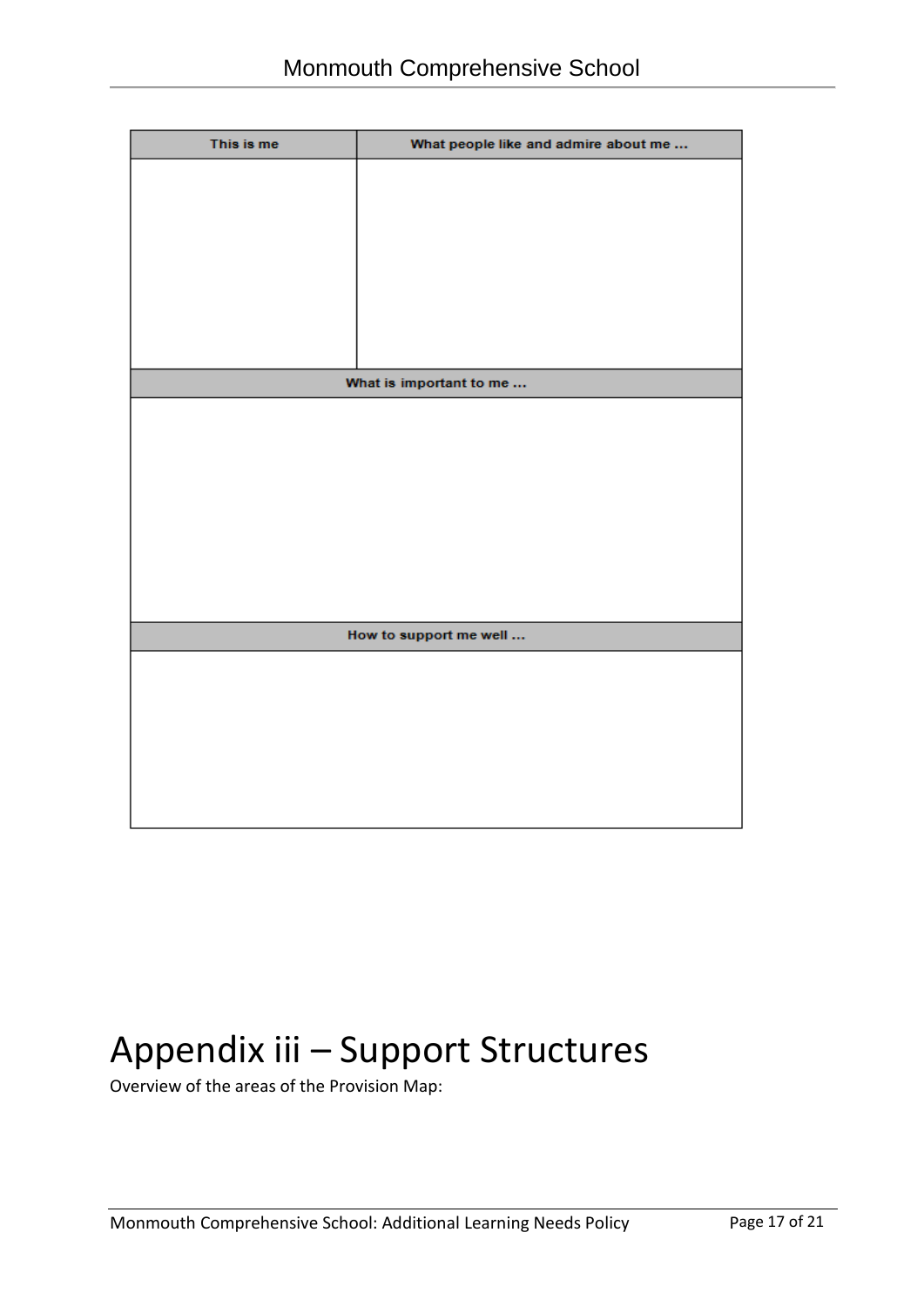

student with SoLD requires

additional time etc.

#### **Universal Provision**

High quality inclusive teaching, which includes 'catch up' activities and differentiation See School Policies for further information - Teaching and Learning, ARR, Curriculum and Relationships

# Appendix iv – Other Vulnerable Groups

Support (Based upon On-going Analysis of Barriers to Learning)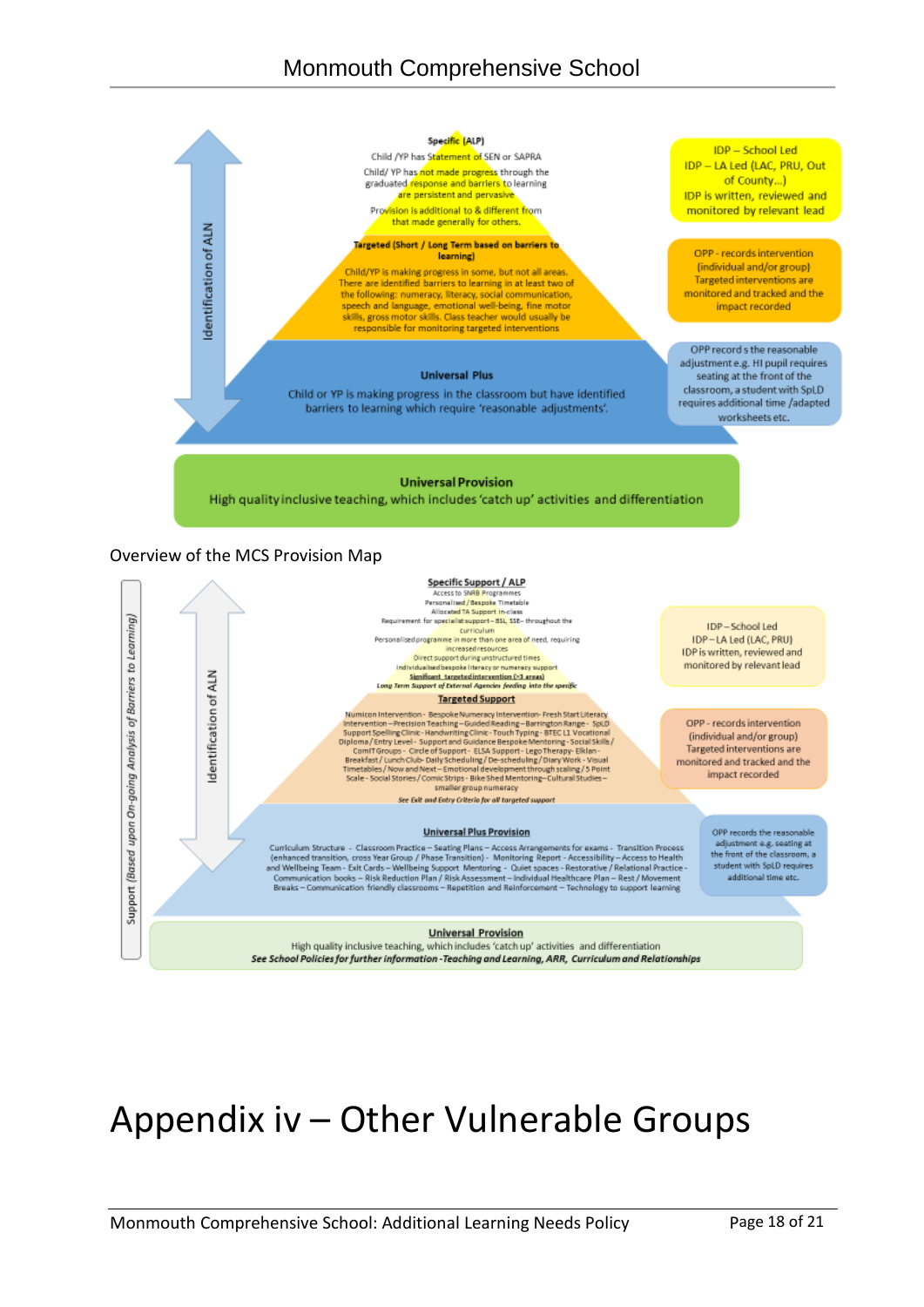## English as an Additional Language

Students with English as an Additional Language are not classed as having additional learning needs, unless this has been identified through assessment in their home language.

Gwent Ethnic Minority Services (GEMS) work with school to assess any students newly identified as EAL, to determine their competency levels in English. Based on this assessment, individuals may receive direct support from GEMS staff or specific support through school.

Ongoing support is provided through GEMS in relation to:

- $\star$  communication with parents where language remains a barrier
- $\star$  accessing home language qualifications
- ★ advice and support regarding specific skill areas

General strategies to support learners with EAL:

- ★ seat next to students who are empathetic and helpful
- $\star$  language should be presented in a meaningful context use images and pictures
- ★ English should be spoken clearly, using simplified language where possible in instructions
- ★ encourage repetition and use of new words taught
- ★ present students with differentiated information, considering the language used
- $\star$  identify key vocabulary and sentence structures, breaking down tasks
- ★ encourage the use of glossaries at the back of books
- ★ use Google Translate to provide instructions if required
- ★ encourage peers to support with a language rich environment
- $\star$  model the activities to be completed
- $\star$  use time charts, timelines and writing frames to support written work
- $\star$  use a variety of methods of recording to support in the written aspect of lessons
- $\star$  make use of ICT where possible to support in learning
- ★ students carry dictionaries around with them, should they be required
- ★ students can continue to write the word in their home language and English to ensure understanding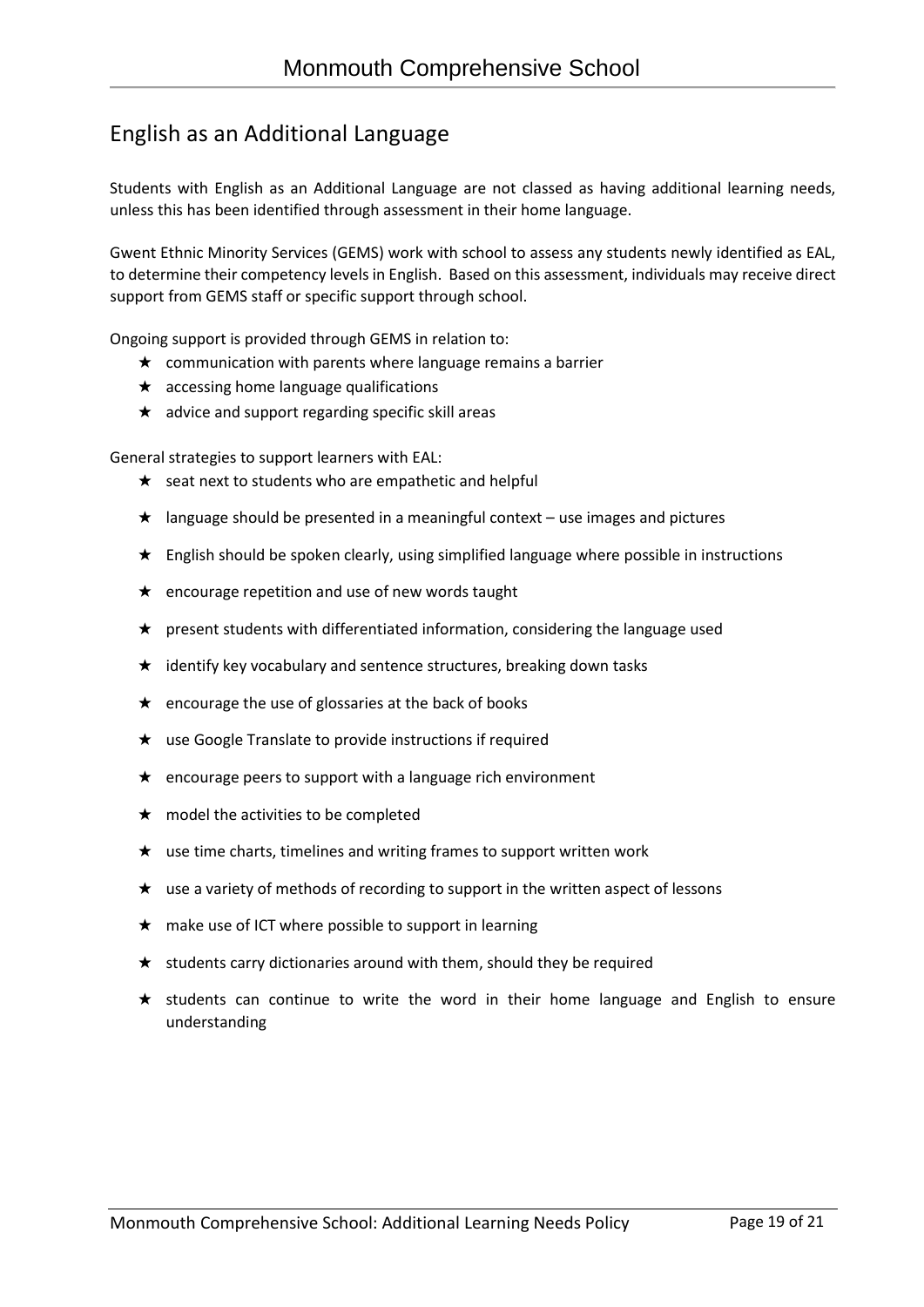## Healthcare Needs

There is a separate policy in place for Supporting the Needs of Students with Healthcare Needs (in-line with Welsh Government Guidance). Information about students with healthcare needs are located within the Staff Share area and SIMS. Where medical needs are complex and require modifications to provision, an Individual Healthcare Plan will be written by a member of the Inclusion and Wellbeing Team in collaboration with the student and parents. Students who suffer from anaphylaxis and have an epi-pen will be in receipt of an Allergy-Wise Plan.

Key considerations:

- ★ where a student has an allergy, reasonable adjustments need to be made when engaging in any food based learning (the individual should be included in this planning)
- ★ risk assessments for trips and visits need to include information about medical needs
- $\star$  all medication must be stored in Healthcare
- ★ epi-pens are stored within an accessible area of Healthcare those staff epi-pen trained will be in receipt of all information required
- $\star$  first aid kits are available in each faculty base
- ★ Healthcare remains accessible during breaks, Wellbeing is to be contacted in a first aid emergency

## Looked After Children

Children who are looked after (LAC) are identified through SIMS by a 'Y' in the 'Looked After' column within spreadsheets. Each student who is LAC will have a Personal Education Plan (PEP). If they are looked after by a Local Authority in Wales, the Social Worker will lead the process. If they are looked after by a Local Authority in England, the school will lead the process. A member of the Inclusion and Wellbeing Team will support this process and be a key liaison between school and home. Please be mindful of the past experiences these students may have had and the impact this could have on learning. Where an individual has an additional learning need, there will be an ILP in place which provides important aspects of their background. Where there is an ALN calling for ALP, the Local Authority will take responsibility for the IDP. Please consider the information on Adverse Childhood Experiences when working with students who are LAC.

### Service Children

Students who have parents currently or previously in the armed forces are identified through the admissions process. It is felt that many of these students will have experienced a range of house moves and the relocations may have impacted their social and emotional development, as well as their learning. Students are able to access support through school based provision or through the Partnership Officer for Service Children in Monmouthshire.